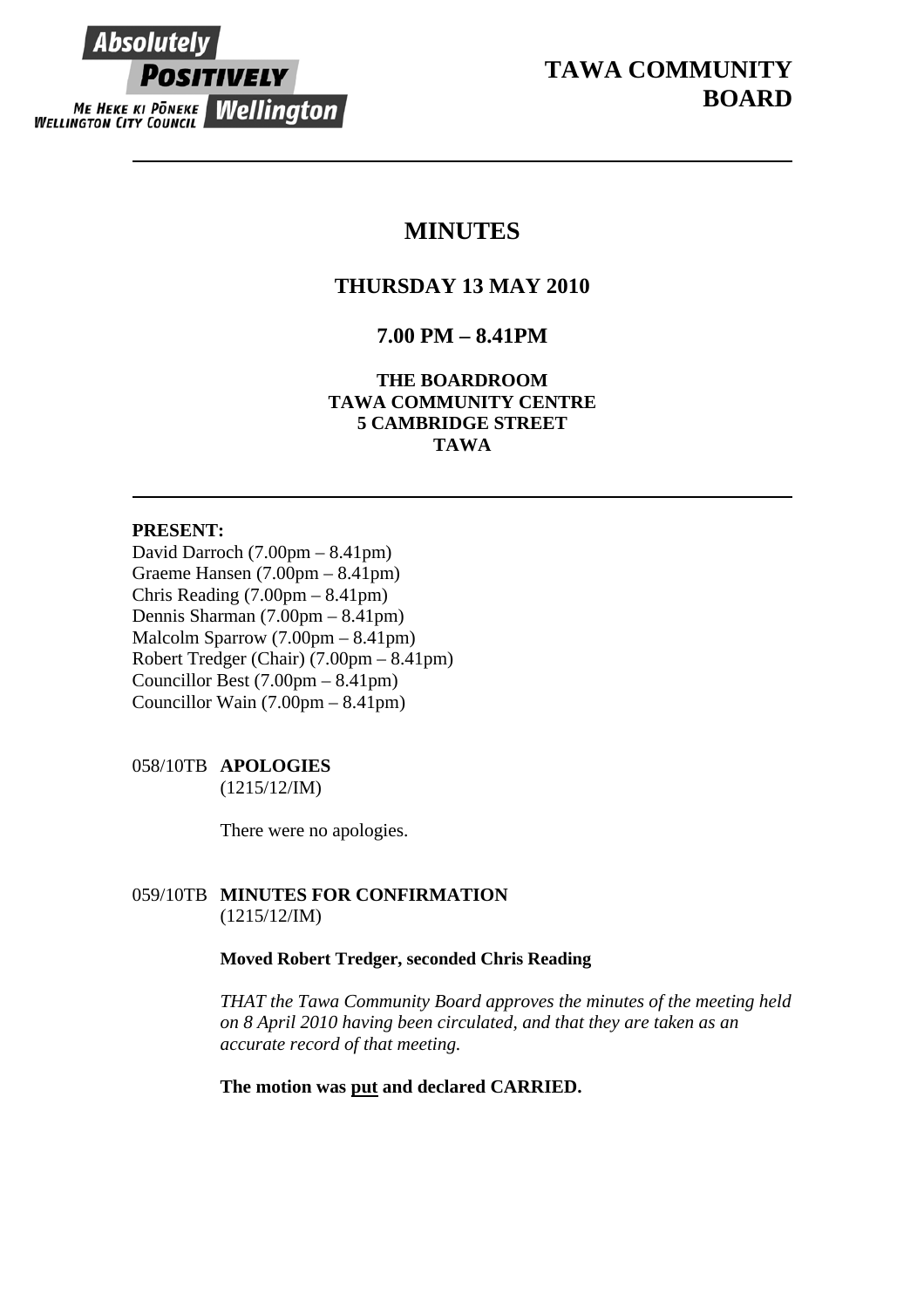# 060/10TB **CONFLICT OF INTEREST DECLARATIONS** (1215/12/IM)

#### **NOTED:**

There were no conflicts of interest.

# 061/10TB **PUBLIC PARTICIPATION** (1215/12/IM)

## **NOTED:**

There was no public participation.

#### 062/10TB **ORDER OF BUSINESS**  (1215/12/IM)

#### **NOTED:**

The Chair advised that Report 10 – Recycling Services would be dealt with after Report 4 – Quarterly Report – Update on Recreation Facilities and Programmes Third Quarter 2009/10

# 063/10TB **POLICING IN TAWA**  (1215/12/IM) (ORAL REPORT)

### **NOTED:**

Apologies were received from Inspector John Spence. Constable Pete Reeves updated the Board on policing issues in Tawa and answered the Board members' questions. He informed the Board that he had made a number of arrests as a result of police investigations into drug offending in Tawa. In addition, Constable Reeves informed the Board that someone had been arrested and charged for ramming wheelie bins into parked cars. An arrest has also been made relating to the burglary at the Grenada North Civil Defence Centre and property had been recovered.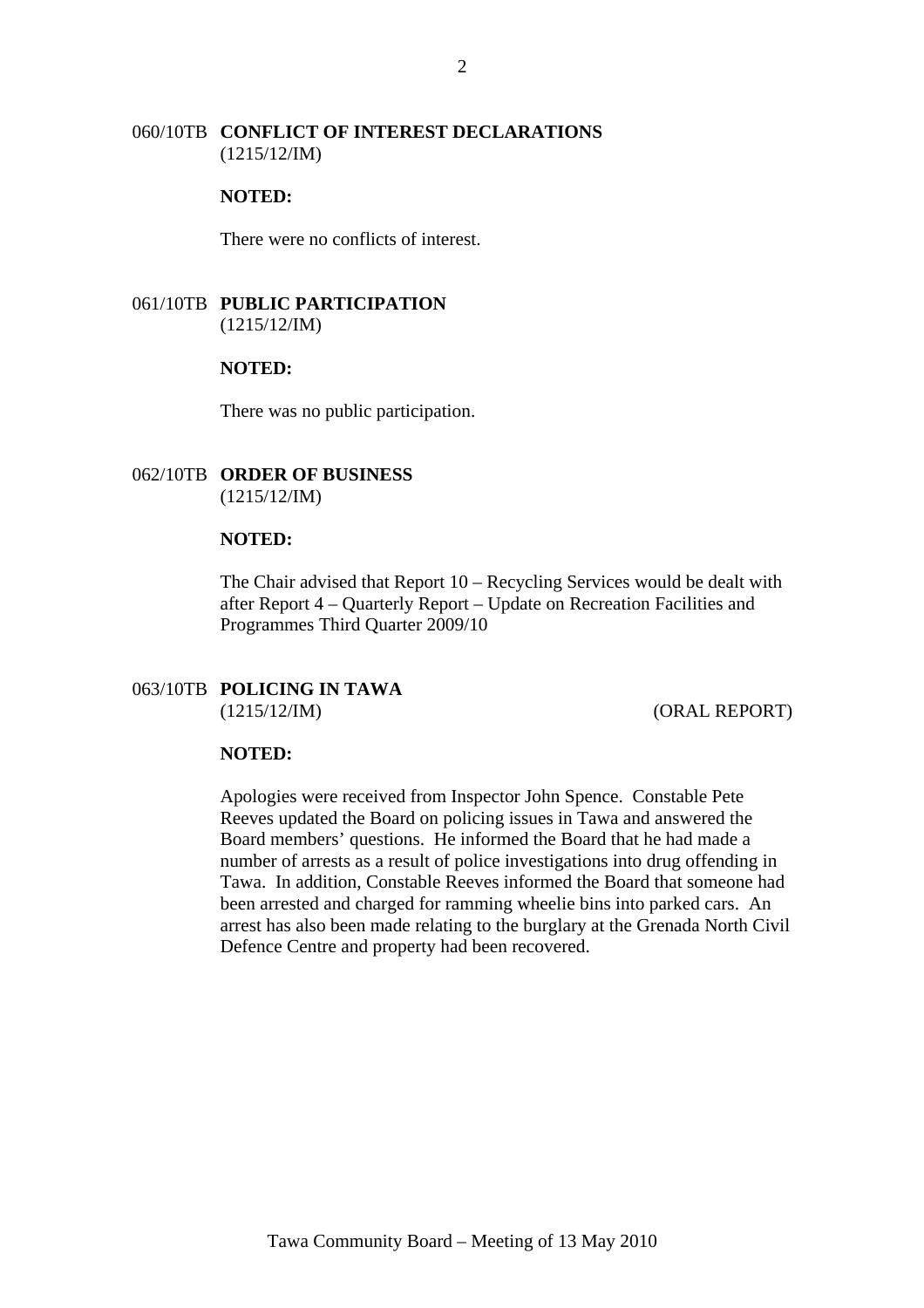# 064/10TB **TAKAPU ISLAND ROADING NZTA SAFETY AUDIT REPORT** (1215/12/IM) (ORAL REPORT)

#### **NOTED:**

Mike Pilgrim, Traffic and Safety Engineer, New Zealand Transport Agency, was in attendance for this item. He discussed safety issues around the roading development at Takapu Island and answered Board members' questions.

# 065/10TB **MERVYN KEMP LIBRARY AND TAWA COMMUNITY CENTRE QUARTERLY REPORT JANUARY TO MARCH 2010**

Report of Rose Barker, Team Leader and Jenny Rains, City Communities (1215/12/IM) (REPORT 3)

#### **NOTED:**

Wendy Jacobs was in attendance for this item.

#### **RESOLVED:**

# **Moved Robert Tredger, seconded Councillor Wain**

*THAT that the Tawa Community Board:-* 

*1. Receives the information.* 

**The motion was put and declared CARRIED.** 

# 066/10TB **QUARTERLY REPORT – UPDATE ON RECREATION FACILITIES AND PROGRAMMES THIRD QUARTER 2009/10**

Report of Julian Todd, Acting Manager, Recreation Wellington (1215/12/IM) (REPORT 4)

#### **NOTED:**

Julian Todd, Acting Manager, Recreation Wellington, Andrea Jackson, Manager Wellington City Pools and Shaun Pallett, Team Leader Operations Tawa Pool, were present for this item. Mr Todd went through the report and answered Board members' questions.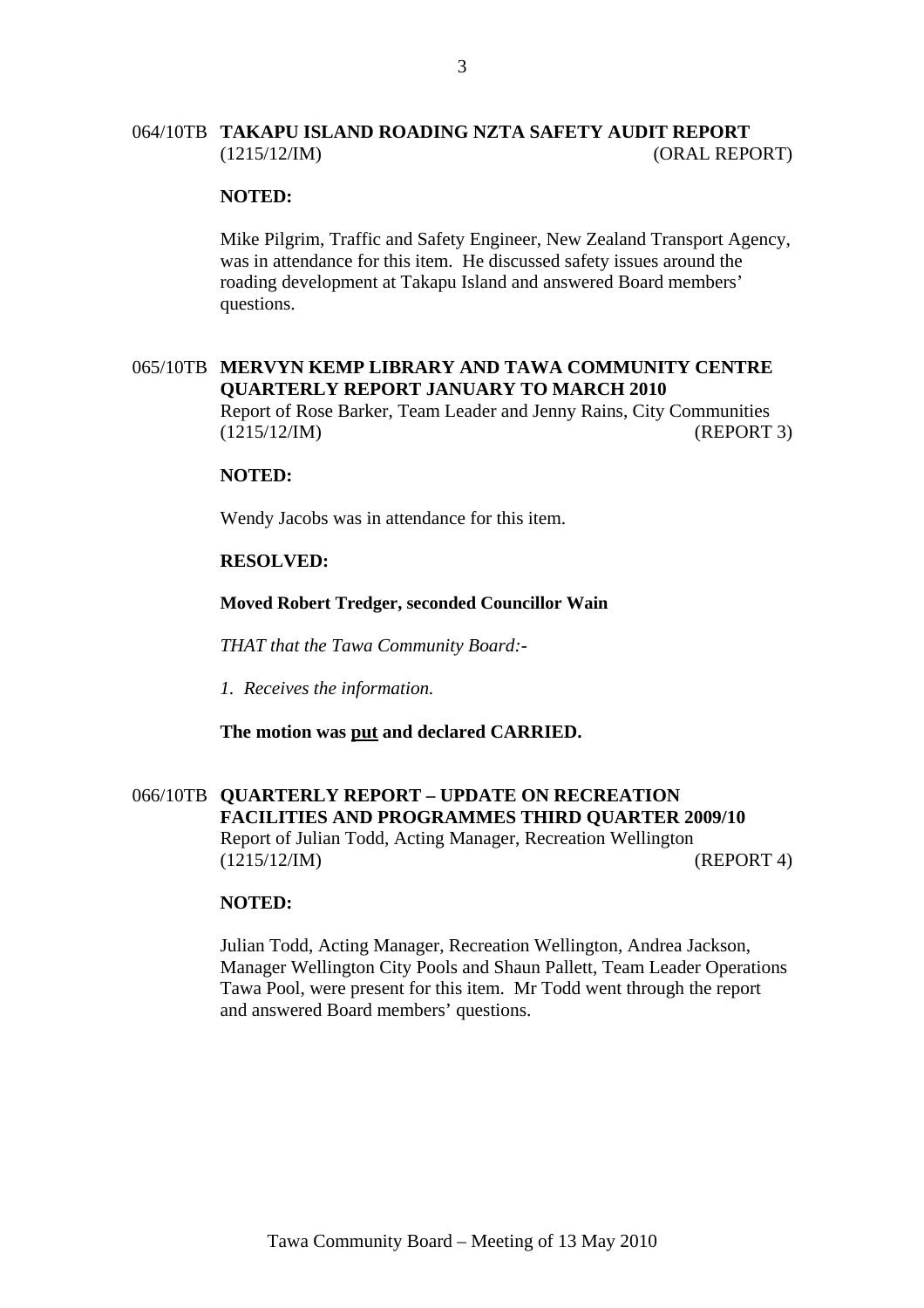#### **RESOLVED:**

#### **Moved Robert Tredger, seconded Malcolm Sparrow**

*THAT that the Tawa Community Board:-* 

*1. Receives the information.* 

**The motion was put and declared CARRIED.** 

## 067/10TB **RECYCLING SERVICES** (1215/12/IM) (ORAL REPORT)

#### **NOTED:**

Mike Mendonça, Manager CitiOperations, was in attendance for this item. Mr Mendonça informed the Board that the Council is planning to trial the use of wheelie bins for recycling in Tawa. The trial is expected to start in August 2010 and be rolled out across the city in October. A public education campaign will run as part of the wheelie bin roll-out, including information about what can be recycled.

# 068/10TB **SUBMISSION TO GREATER WELLINGTON REGIONAL COUNCIL ON THE PROPOSED REGIONAL LAND TRANSPORT STRATEGY 2010 – 2040** (1215/12/IM) (REPORT 5)

#### **RESOLVED:**

### **Moved Robert Tredger, seconded Chris Reading**

*THAT that the Tawa Community Board:-* 

*1. Receives the information.* 

#### **The motion was put and declared CARRIED.**

# **NOTED:**

Councillor Best requested that her dissenting vote be recorded.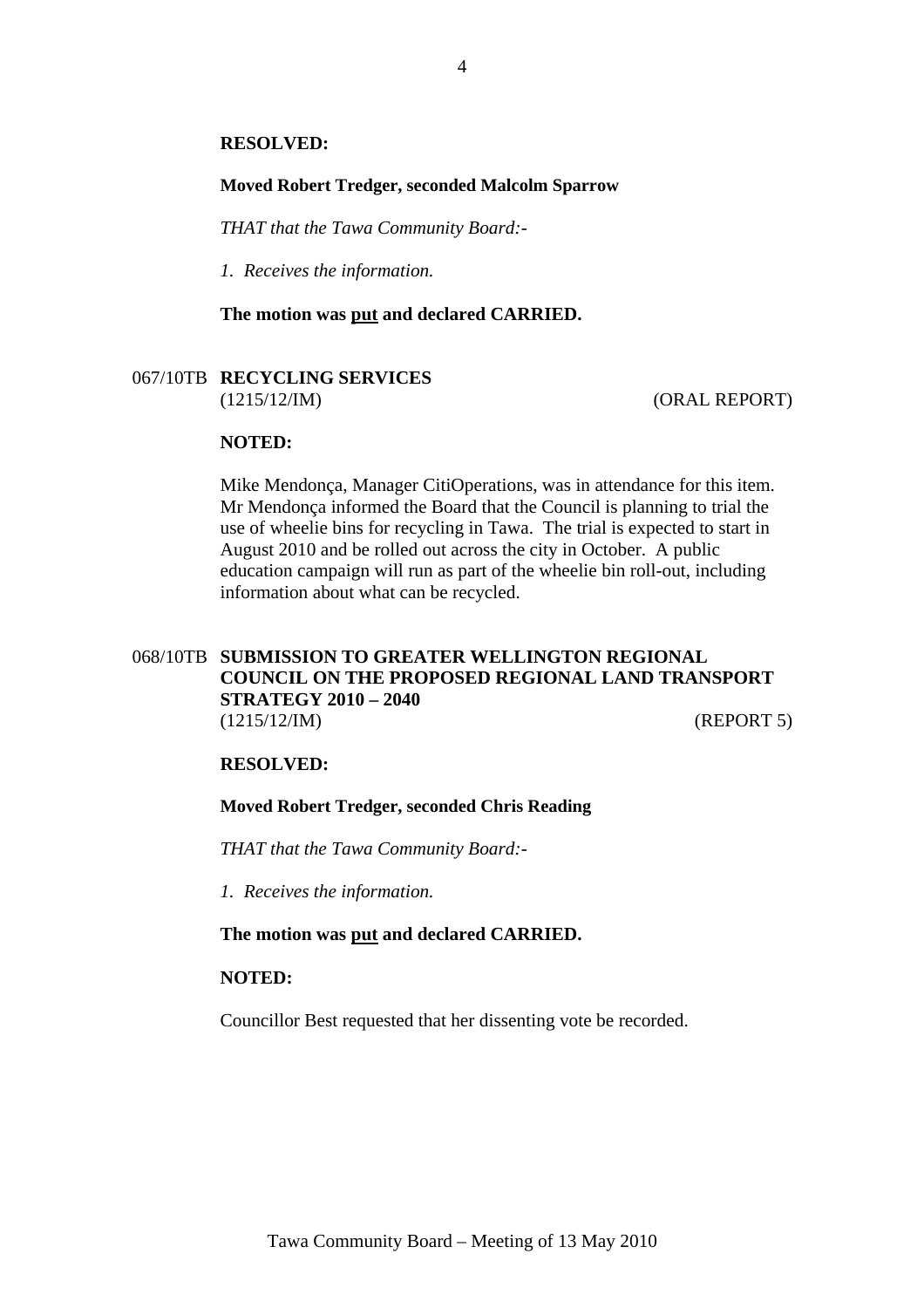# 069/10TB **TAWA COMMUNITY CIVIC AWARDS – UPDATE** (1215/12/IM) (ORAL REPORT)

#### **NOTED:**

Malcolm Sparrow, Chair of the Tawa Community Civic Award Committee, updated the Board on preparations for the awards ceremony and requested that Board members encourage people to make nominations.

# 070/10TB **COMMUNITY ADVOCACY PLAN – UPDATE**

(1215/12/IM) (ORAL REPORT)

### **NOTED:**

Dennis Sharman updated the Board on the Community Advocacy Plan.

#### **RESOLVED:**

#### **Moved Dennis Sharman, seconded Councillor Best**

*THAT the Tawa Community Board:-* 

*1. Agrees that the work to develop the Community Advocacy Plan lie on the table until the new triennium.* 

#### **The motion was put and declared CARRIED.**

# 071/10TB **RESOURCE CONSENT APPROVALS AND APPLICATIONS FOR 25 MARCH TO 29 APRIL** (1215/12/IM) (REPORT 8)

#### **RESOLVED:**

#### **Moved Robert Tredger, seconded Councillor Wain**

*THAT that the Tawa Community Board:-* 

*1. Receives the information.* 

#### **The motion was put and declared CARRIED.**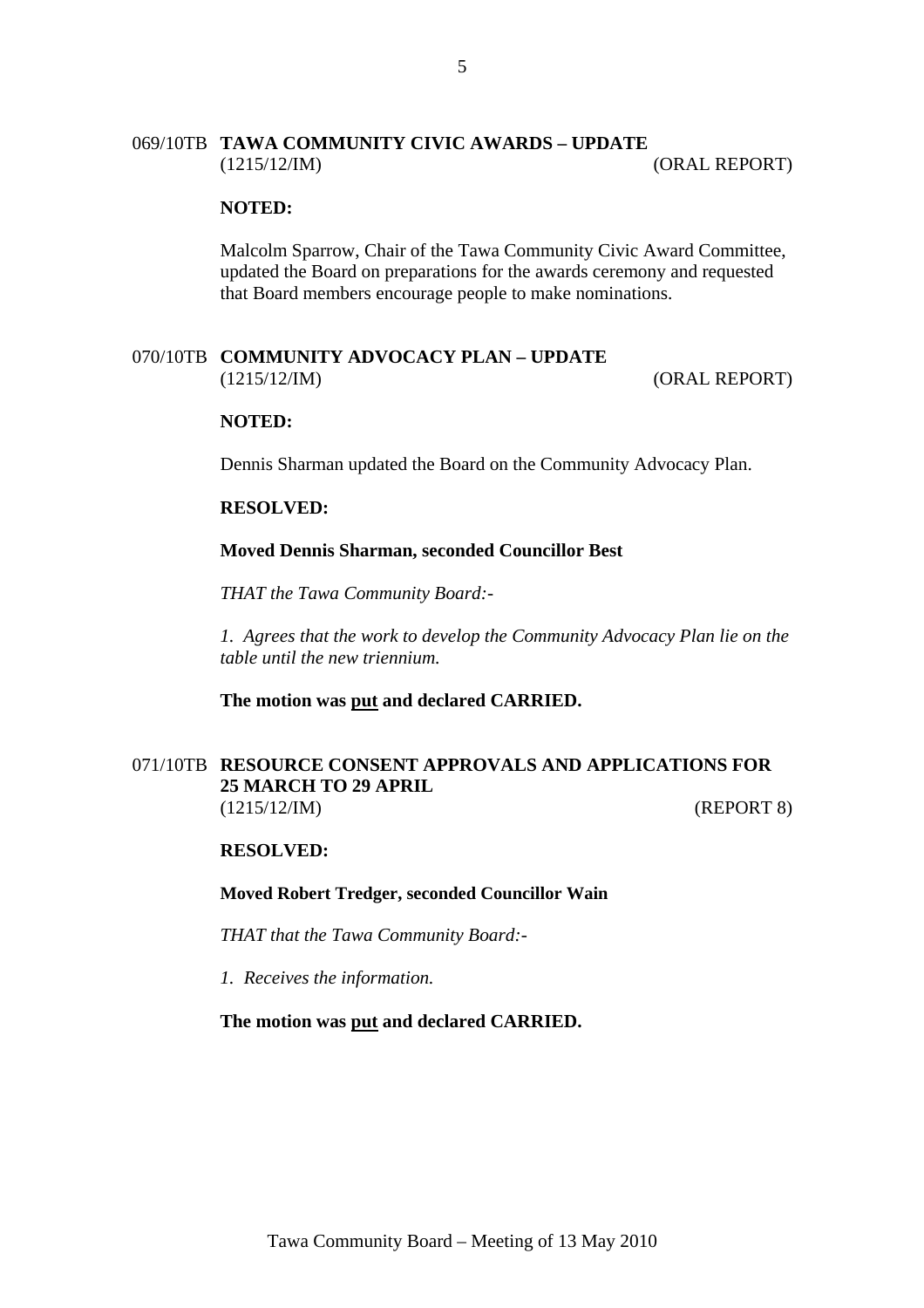# 072/10TB **TAWA COMMUNITY BOARD NEWSLETTER** (1215/12/IM) (REPORT 9)

## **RESOLVED:**

#### **Moved Robert Tredger, seconded Graeme Hansen**

*THAT that the Tawa Community Board:-* 

- *1. Receives the information.*
- *2. Agrees that the Tawa Community Board will produce a Winter 2010 newsletter.*
- *3. Agrees that the Chair and Malcolm Sparrow be delegated responsibility to draft and approve the Tawa Community Board Winter newsletter.*
- *4. Resolves that delivery of the Tawa Community Board Winter newsletter be undertaken by Reach Media before the end of June 2010.*
- *5. Resolves that the production and delivery of the Tawa Community Board Winter newsletter be funded out of the Tawa Community Board discretionary fund.*

**The motion was put and declared CARRIED.** 

# 073/10TB **REPORTS BACK FROM COMMITTEES/PORTFOLIO RESPONSIBILITIES** (1215/12/IM) (ORAL REPORT)

#### **NOTED:**

The Board members provided updates on their Board related activities since the last meeting.

#### 074/10TB **FORWARD PROGRAMME**

Report prepared by Democratic Services. (1215/12/IM) (REPORT 12)

#### **Moved Robert Tredger, seconded Dennis Sharman**

*THAT the Tawa Community Board:* 

*1. Receives the information.*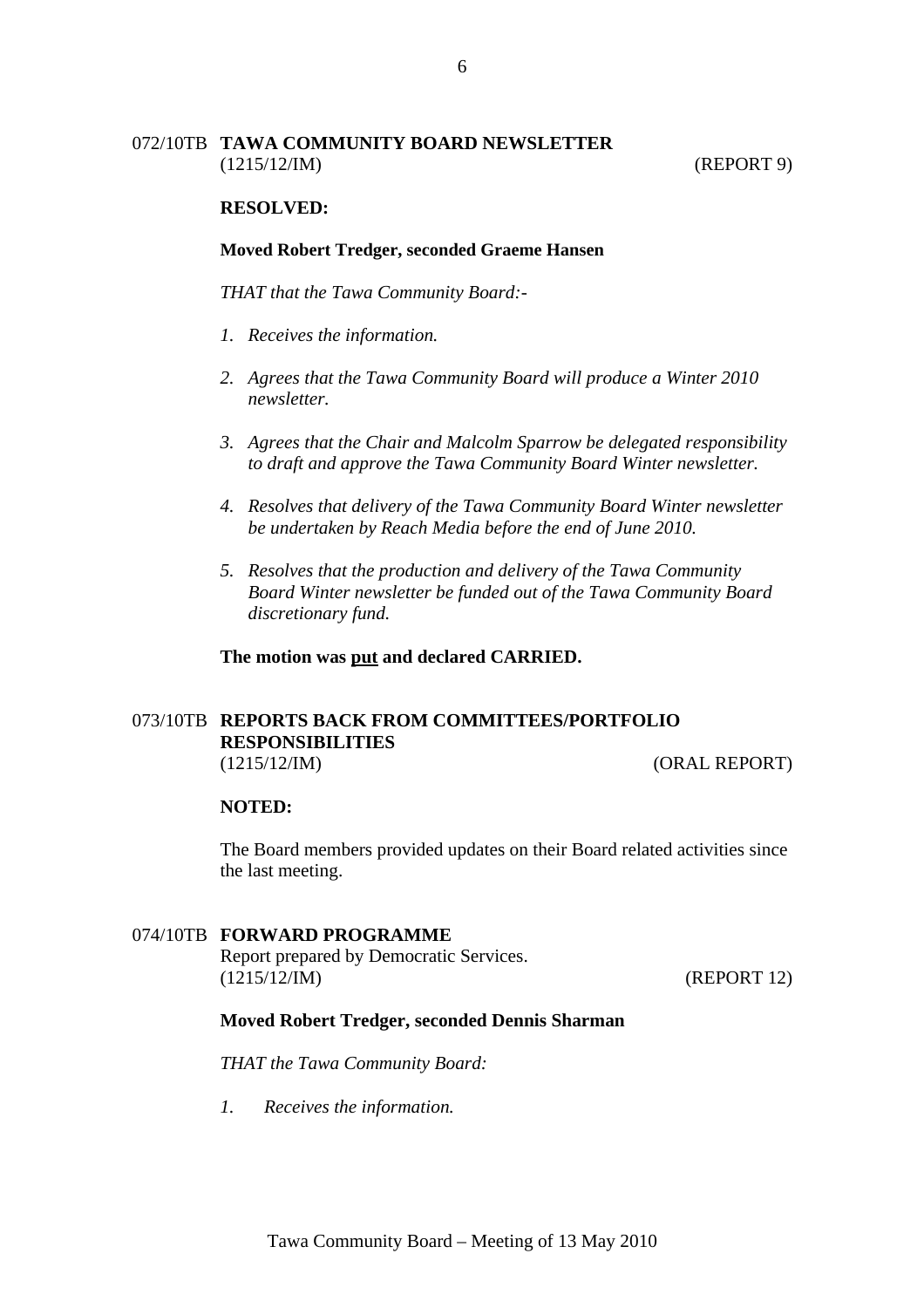- *2. Agrees to add the following items to the Board's June 2010 meeting:-* 
	- *Tawa Community Board Discretionary Fund*
	- *Parking Policy Implementation: Review of Sunday Time Limits in the Central Area*
	- *Review of Board's Processes in Drafting Submissions*
- *3. Approve the draft work programme, as amended, for the upcoming meeting.*

| <b>Meeting Date</b>   | <b>Items</b>                                                                       |
|-----------------------|------------------------------------------------------------------------------------|
| Thursday 10 June 2010 | <b>Standing Items</b>                                                              |
|                       | <b>Community Speaker</b><br>$\circ$                                                |
|                       | Policing in Tawa<br>$\circ$                                                        |
|                       | Reports back from Committees/Portfolio Responsibility<br>$\circ$                   |
|                       | Traffic Resolutions (for Board input)<br>$\circ$                                   |
|                       | Monthly List of Resource Consent Approvals and<br>$\circ$                          |
|                       | <b>Applications</b>                                                                |
|                       | <b>Forward Programme</b><br>$\circ$                                                |
|                       | Tawa Volunteer Fire Service - Update                                               |
|                       | Tawa Community Civic Awards - Update                                               |
|                       | Willowbank Road Residents' Petition - Officers' Recommendations                    |
|                       | Report Back on Joint Workshop on Spicer Landfill                                   |
|                       | <b>Encroachment Policy Consultation</b>                                            |
|                       | Draft Annual Plan, Community Facilities Policy and                                 |
|                       | Implementation Plan and Climate Change Act Plan 2010<br><b>Submissions</b>         |
|                       | Social Housing Policy and Response to Submission                                   |
|                       | Tawa Christmas Lights - Funding Update                                             |
|                       | Proposed Liquor Bylaw Submission                                                   |
|                       | Tawa Community Board Newsletter                                                    |
|                       | <b>Tawa Community Board Discretionary Fund</b>                                     |
|                       | Parking Policy Implementation: Review of Sunday Time Limits in<br>the Central Area |
|                       | <b>Review of Board's Processes in Drafting Submissions</b>                         |